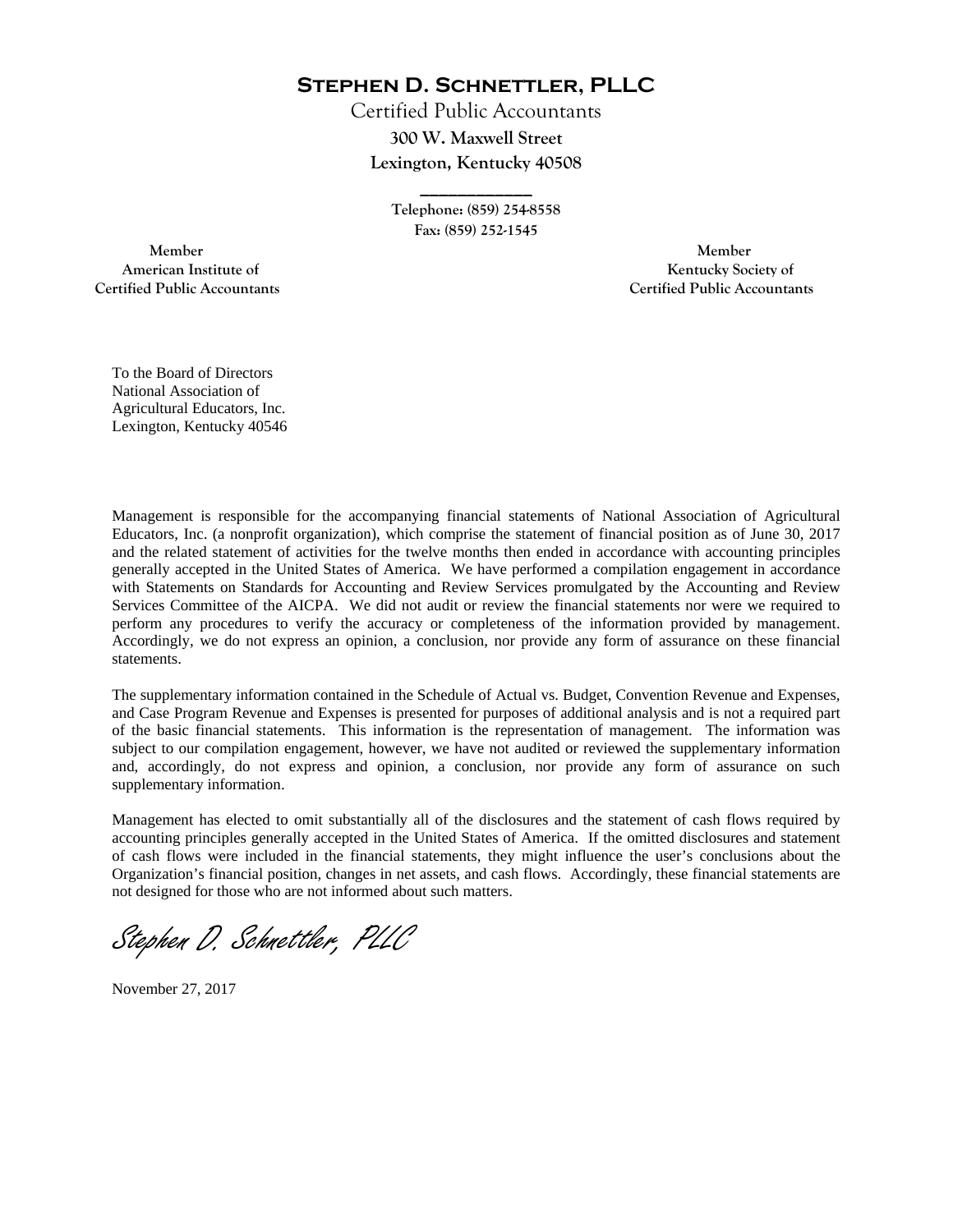# NATIONAL ASSOCIATION OF AGRICULTURAL EDUCATORS, INC. **Statement of Financial Position** June 30, 2017

| <b>ASSETS</b>                           |                 |
|-----------------------------------------|-----------------|
| Cash on deposit                         | \$<br>460,669   |
| Investments - operating fund            | 680,553         |
| Investments - life membership fund      | 233,843         |
| Accounts receivable                     | 275,613         |
| Inventory                               | 5,000           |
| Prepaid expenses                        | 16,423          |
| Property and equipment - CASE           | 437             |
| Property and equipment                  | 8,993           |
| <b>TOTAL ASSETS</b>                     | \$<br>1,681,531 |
| <b>LIABILITIES AND NET ASSETS</b>       |                 |
| <b>LIABILITIES</b>                      |                 |
| Accounts payable                        | \$<br>333,839   |
| Accrued leave payable                   | 48,633          |
| Other current liabilities               | 9,541           |
| <b>TOTAL LIABILITIES</b>                | 392,013         |
| <b>NET ASSETS</b>                       |                 |
| Unrestricted net assets:                |                 |
| Current operation                       | 784,586         |
| Board designated for special purposes   | 213,515         |
| Temporarily restricted net assets       | 1,550           |
| <b>CASE Project</b>                     | 289,867         |
| <b>TOTAL NET ASSETS</b>                 | 1,289,518       |
| <b>TOTAL LIABILITIES AND NET ASSETS</b> | \$<br>1,681,531 |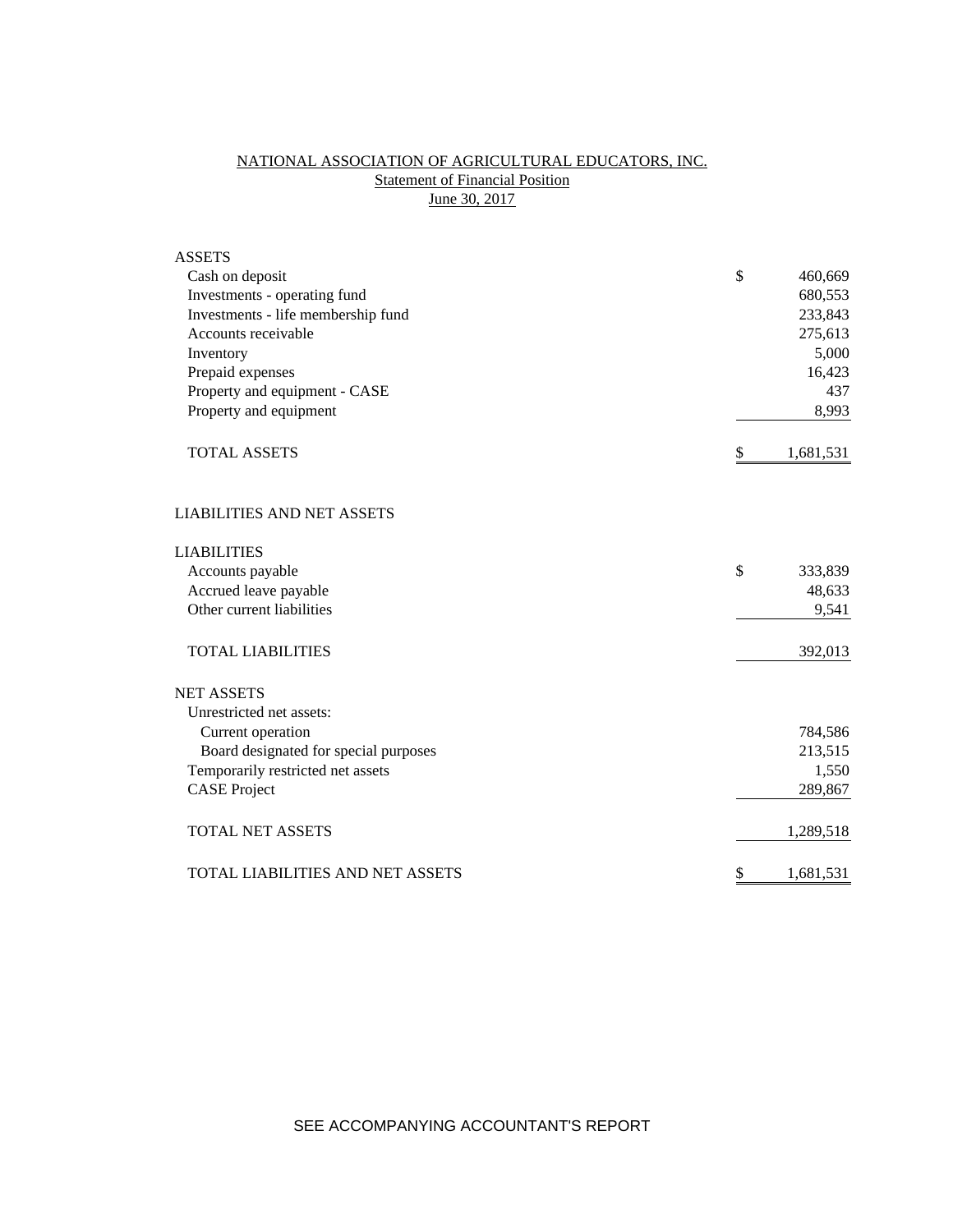### NATIONAL ASSOCIATION OF AGRICULTURAL EDUCATORS, INC. Statement of Activities For the Year ended June30, 2017

|                                        | Unrestricted          |                            |                           |                 |              |            |
|----------------------------------------|-----------------------|----------------------------|---------------------------|-----------------|--------------|------------|
|                                        | Current<br>Operations | <b>Board</b><br>Designated | Temporarily<br>Restricted | CASE<br>Project |              | Total      |
| Revenue, Gains and Losses              |                       |                            |                           |                 |              |            |
| Membership dues                        | \$<br>433,829         | \$<br>5.100                | \$                        | \$              | $\mathbb{S}$ | 438,929    |
| Convention registration                | 127,206               |                            |                           |                 |              | 127,206    |
| Sponsorship and awards                 | 17,250                |                            |                           |                 |              | 17,250     |
| Merchandise sales                      | 7,838                 |                            |                           |                 |              | 7,838      |
| Contributions                          |                       |                            | 580                       |                 |              | 580        |
| Management fees                        | 95,000                |                            |                           |                 |              | 95,000     |
| Net realized and unrealized            |                       |                            |                           |                 |              |            |
| gains (losses) on securities           | 104,587               |                            |                           |                 |              | 104,587    |
| Interest and dividends                 | 26,831                |                            |                           |                 |              | 26,831     |
| FFA Foundation projects                | 143,425               |                            |                           |                 |              | 143,425    |
| CASE Program income                    |                       |                            |                           | 1,814,484       |              | 1,814,484  |
| Other income                           | 747,422               |                            |                           |                 |              | 747,422    |
| Total Revenue, Gaines and Losses       | 1,703,388             | 5.100                      | 580                       | 1,814,484       |              | 3,523,552  |
| Net Assets Released from Restrictions  |                       |                            |                           |                 |              |            |
| <b>Total Revenue, Gains and Losses</b> |                       |                            |                           |                 |              |            |
| and Reclassifications                  | 1,703,388             | 5,100                      | 580                       | 1,814,484       |              | 3,523,552  |
| Expenses                               |                       |                            |                           |                 |              |            |
| General expenses                       | 1,757,658             |                            |                           |                 |              | 1,757,658  |
| FFA Foundation projects                | 88,643                |                            |                           |                 |              | 88,643     |
| <b>CASE Program expenses</b>           |                       |                            |                           | 2,026,412       |              | 2,026,412  |
| Convention expenses                    | 119,040               |                            |                           |                 |              | 119,040    |
| Total expenses                         | 1,965,341             |                            |                           | 2,026,412       |              | 3,991,753  |
| INCREASE (DECREASE) IN NET ASSETS      | (261,953)             | 5,100                      | 580                       | (211,928)       |              | (468, 201) |
| NET ASSETS AT BEGINNING OF PERIOD      | 1,046,539             | 208,415                    | 970                       | 501,795         |              | 1,757,719  |
| NET ASSETS AT END OF PERIOD            | \$<br>784,586         | \$<br>213,515              | \$<br>1,550               | \$<br>289.867   | \$           | 1,289,518  |

| <b>Two Year Synopsis</b>    |                              |                            |                                  |                     |               |  |  |  |  |
|-----------------------------|------------------------------|----------------------------|----------------------------------|---------------------|---------------|--|--|--|--|
| <b>Change in Net Assets</b> | Current<br><b>Operations</b> | Board<br><b>Designated</b> | Temporarily<br><b>Restricted</b> | <b>CASE Project</b> | <b>Total</b>  |  |  |  |  |
| 2016-17                     | $-$ \$261,953                | \$5,100                    | \$580                            | $-$ \$211.928       | $-$ \$468,201 |  |  |  |  |
| 2015-16                     | \$295,722                    | \$970                      | \$490                            | \$271,068           | \$568,250     |  |  |  |  |
| <b>Two Years Combined</b>   | \$33,769                     | \$6,070                    | \$1,070                          | \$59,140            | \$100,049     |  |  |  |  |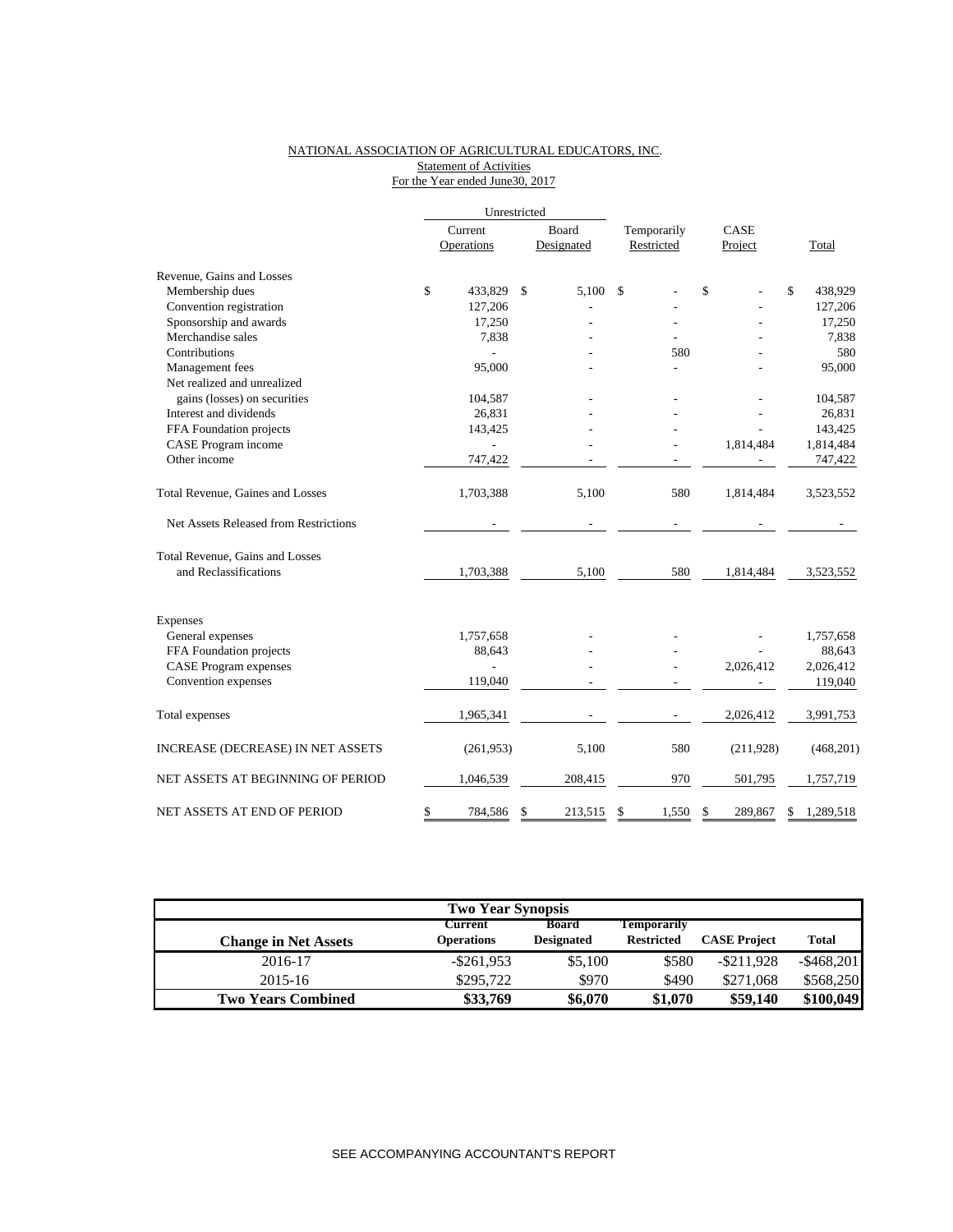### NATIONAL ASSOCIATION OF AGRICULTURAL EDUCATORS, INC. For the One and Twelve Months Ended June 30, 2017 Schedule of Actual vs. Budget

|                                                       | <b>MONTH</b><br><b>ACTUAL</b> | <b>MONTH</b><br><b>BUDGET</b>      | <b>MONTH</b><br><b><i>SVARIANCE</i></b> | YEAR TO DATE<br><b>ACTUAL</b> |     | <b>YEAR</b><br><b>BUDGET</b> | <b>YEAR</b><br><b>SVARIANCE</b> |
|-------------------------------------------------------|-------------------------------|------------------------------------|-----------------------------------------|-------------------------------|-----|------------------------------|---------------------------------|
| <b>REVENUE</b>                                        |                               |                                    |                                         |                               |     |                              |                                 |
| Member dues                                           | \$<br>3,050                   | \$<br>32,907                       | \$<br>$(29, 857)$ \$                    | 408,179                       | -\$ | 394,880                      | \$<br>13,299                    |
| Corporate membership dues                             | 19,050                        | 2,563                              | 16,487                                  | 30,750                        |     | 30,750                       |                                 |
| Student teacher scholarship revenue                   | $\overline{a}$                | ÷,                                 |                                         | 13,527                        |     |                              | 13,527                          |
| Delmar scholarships                                   | 7,500                         | 625                                | 6,875                                   | 7,500                         |     | 7,500                        | $\overline{\phantom{a}}$        |
| Foundation management fees                            | 95,000                        | 7,917                              | 87,083                                  | 95,000                        |     | 95,000                       |                                 |
| Interest and dividends                                | 1,106                         | 2,917                              | (1, 811)                                | 20,568                        |     | 35,000                       | (14, 432)                       |
| Net realized and unrealized                           |                               |                                    |                                         |                               |     |                              |                                 |
| gains (losses) on securities                          | 7,452                         | $\overline{\phantom{a}}$           | 7,452                                   | 104,587                       |     |                              | 104,587                         |
| Merchandise sales                                     | 3,317                         | 833                                | 2,484                                   | 7,838                         |     | 10,000                       | (2,162)                         |
| Investment income, Life Fund                          | 325                           | 917                                | (592)                                   | 6,263                         |     | 11,000                       | (4, 737)                        |
| Contributions, Legislative Fund                       | $\overline{a}$                | $\omega$                           |                                         | 580                           |     |                              | 580                             |
| Miscellaneous income                                  | (19, 361)<br>÷,               | 833<br>125                         | (20, 194)                               | 15,550                        |     | 10,000                       | 5,550                           |
| Scholarship raffle proceeds                           |                               |                                    | (125)                                   |                               |     | 1,500                        | (1,500)                         |
| National Teach Ag Campaign<br>Teacher crisis fund     | (204,000)<br>1,584            | 37,500<br>$\overline{\phantom{a}}$ | (241,500)<br>1,584                      | 467,032<br>26,812             |     | 450,000                      | 17,032<br>26,812                |
| <b>BFRDP</b> Grant                                    | $\sim$                        |                                    |                                         |                               |     |                              | $\blacksquare$                  |
| AEM business manager stipend                          | ÷,                            | 333                                | (333)                                   | 4,000                         |     | 4,000                        | $\overline{\phantom{a}}$        |
| DuPont agriscience revenue                            | (40,000)                      | $\omega$                           | (40,000)                                | 129,989                       |     |                              | 129,989                         |
| DuPont - non foundation                               |                               | $\blacksquare$                     |                                         | 10,305                        |     | $\overline{\phantom{a}}$     | 10,305                          |
| NPS National Ag Ed leadership dinner                  | 4,225                         | L.                                 | 4,225                                   | 4,225                         |     |                              | 4,225                           |
| CASE management fee                                   | 24,000                        | 2,000                              | 22,000                                  | 24,000                        |     | 24,000                       | $\blacksquare$                  |
| Council MMM management fee                            | 5,000                         | 417                                | 4,583                                   | 5,000                         |     | 5,000                        |                                 |
| Teach AG non-foundation revenue                       | 610                           | $\bar{\phantom{a}}$                | 610                                     | 8,654                         |     | $\Box$                       | 8,654                           |
| FFA Foundation project - TTTK                         | ÷,                            | 3,875                              | (3,875)                                 |                               |     | 46,500                       | (46,500)                        |
| FFA Foundation project - OPAP                         | (1,300)                       | 917                                | (2,217)                                 | 13,726                        |     | 11,000                       | 2,726                           |
| FFA Foundation project - OMSP                         | ÷,                            | 917                                | (917)                                   | 8,200                         |     | 11,000                       | (2,800)                         |
| FFA Foundation project - OT                           |                               | 917                                | (917)                                   | 7,380                         |     | 11,000                       | (3,620)                         |
| FFA Foundation project - OYM                          |                               | 917                                | (917)                                   |                               |     | 11,000                       | (11,000)                        |
| FFA Foundation project - Lifetime Achievement         | (10,000)                      | 208                                | (10, 208)                               | 3,120                         |     | 2,500                        | 620                             |
| FFA Foundation project - Outstanding Service Citation |                               | $\omega$                           |                                         |                               |     |                              |                                 |
| FFA Foundation teacher workshop                       | $\overline{a}$                | 1,667                              | (1,667)                                 | 20,000                        |     | 20,000                       |                                 |
| FFA Foundation upper division scholarships            |                               | 1,833                              | (1, 833)                                |                               |     | 22,000                       | (22,000)                        |
| FFA Foundation Agriscience Teacher                    | (16,000)                      | 667                                | (16, 667)                               | 8,600                         |     | 8,000                        | 600                             |
| FFA Foundation NATAA/NAII                             |                               | 10,000                             | (10,000)                                |                               |     | 120,000                      | (120,000)                       |
| FFA Foundation project - XLR8                         | (6,000)                       | 2,000                              | (8,000)                                 | 24,999                        |     | 24,000                       | 999                             |
| FFA Foundation communities of practice                | 42,640                        | 4,783                              | 37,857                                  | 57,400                        |     | 57,400                       | $\blacksquare$                  |
| FFA Foundation convention internet lounge             | $\overline{a}$                | $\ddot{}$                          | $\overline{a}$                          |                               |     | $\overline{a}$               |                                 |
| CASE program net income                               | (76,950)                      | ÷,                                 | (76,950)                                | (211, 928)                    |     | ÷,                           | (211, 928)                      |
| Convention net income                                 | 7,932                         | 5,005                              | 2,927                                   | 56,244                        |     | 53,050                       | 3,194                           |
| <b>TOTAL REVENUE</b>                                  | (150, 820)                    | 123,593                            | (274, 413)                              | 1,378,100                     |     | 1,476,080                    | (97, 980)                       |
| <b>EXPENSES</b>                                       |                               |                                    |                                         |                               |     |                              |                                 |
| Salaries                                              | 52,545                        | 30,331                             | 22,214                                  | 483,161                       |     | 363,967                      | 119,194                         |
| Taxes and benefits                                    | 9,880                         | 8,419                              | 1,461                                   | 91,278                        |     | 101,023                      | (9,745)                         |
| Computer service                                      | $\blacksquare$                | 667                                | (667)                                   | 14,875                        |     | 8,000                        | 6,875                           |
| Telephone                                             | 527                           | 417                                | 110                                     | 4,884                         |     | 5,000                        | (116)                           |
| Accounting                                            | 650                           | 1,317                              | (667)                                   | 16,300                        |     | 15,800                       | 500                             |
| Depreciation                                          | 277                           | 333                                | (56)                                    | 3,319                         |     | 4,000                        | (681)                           |
| Rent                                                  | $\overline{\phantom{a}}$      | 629                                | (629)                                   | 7,550                         |     | 7,550                        | $\omega_{\rm c}$                |
| Insurance                                             | (9,500)                       | 833                                | (10, 333)                               | (1,978)                       |     | 10,000                       | (11, 978)                       |
| Legal                                                 | $\sim$                        | 83                                 | (83)                                    | $\omega$                      |     | 1,000                        | (1,000)                         |
| Office Supplies                                       | 327                           | 833                                | (506)                                   | 10,273                        |     | 10,000                       | 273                             |
| Bank charges and investment fees                      | $\blacksquare$                | 8                                  | (8)                                     | 7,905                         |     | 100                          | 7,805                           |
| Printing, general                                     | 637                           | 250                                | 387                                     | 4,028                         |     | 3,000                        | 1,028                           |
| Staff training                                        | 549                           | $42\,$                             | 507                                     | 964                           |     | 500                          | 464                             |
| Taxes and licenses                                    | $\overline{a}$                | 8                                  | (8)                                     | 25                            |     | 100                          | (75)                            |
| Membership and contributions                          | 1,779                         | 1,667                              | 112                                     | 21,329                        |     | 20,000                       | 1,329                           |
| Travel, staff                                         | 7,943                         | 2,917                              | 5,026                                   | 39,518                        |     | 35,000                       | 4,518                           |
| Promotion and marketing                               | 11                            | 1,250                              | (1,239)                                 | 24,490                        |     | 15,000                       | 9,490                           |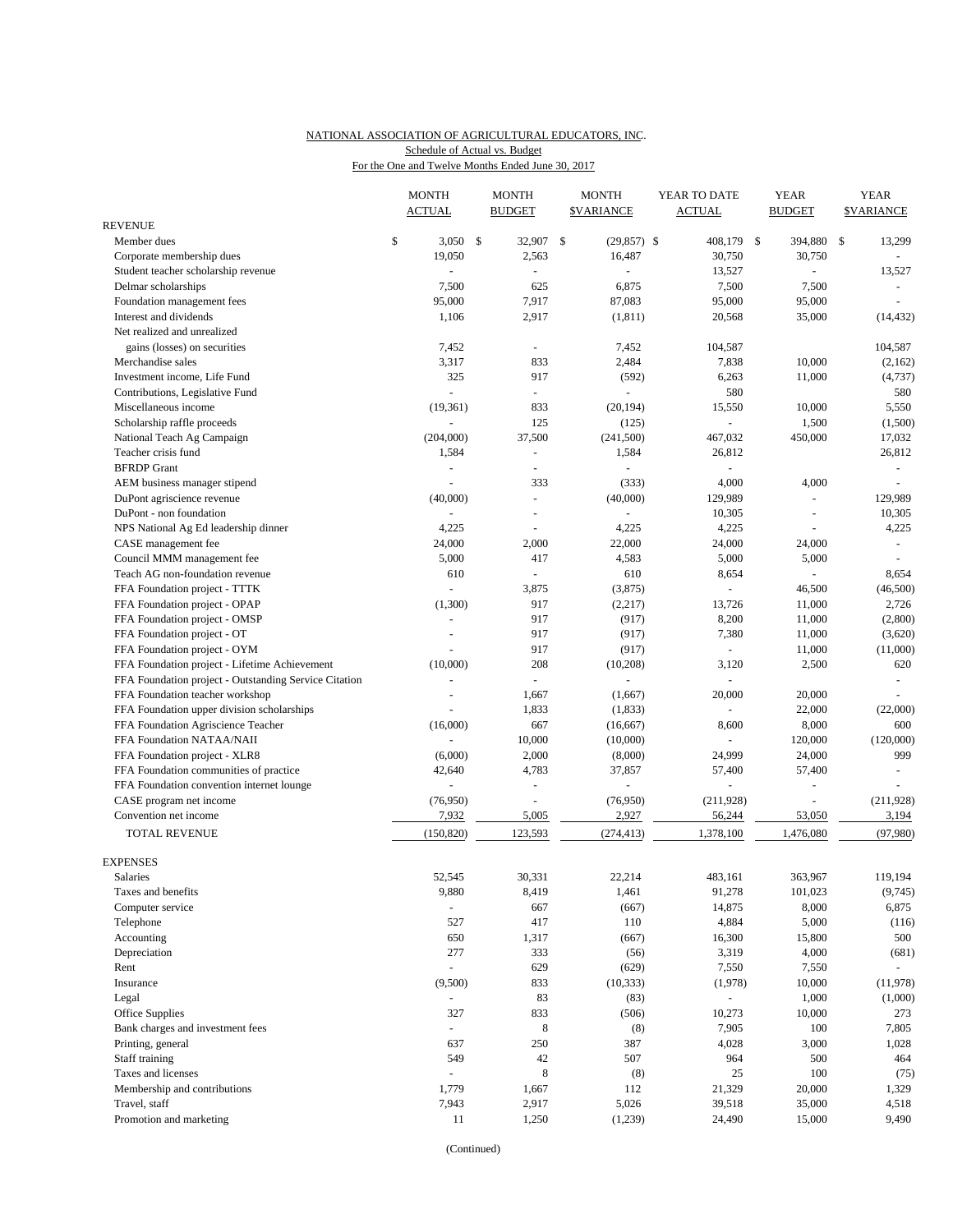### NATIONAL ASSOCIATION OF AGRICULTURAL EDUCATORS, INC. For the One and Twelve Months Ended June 30, 2017 Schedule of Actual vs. Budget

|                                                       | <b>MONTH</b>             | <b>MONTH</b>           | <b>MONTH</b>     | YEAR TO DATE             | <b>YEAR</b>    | <b>YEAR</b>              |
|-------------------------------------------------------|--------------------------|------------------------|------------------|--------------------------|----------------|--------------------------|
|                                                       | <b>ACTUAL</b>            | <b>BUDGET</b>          | <b>SVARIANCE</b> | <b>ACTUAL</b>            | <b>BUDGET</b>  | <b>SVARIANCE</b>         |
| Merchandise and diaries                               | 609                      | 208                    | 401              | 3,336                    | 2,500          | 836                      |
| Photocopying                                          |                          | 8                      | (8)              |                          | 100            | (100)                    |
| Postage, general                                      | 1,134                    | 542                    | 592              | 7,717                    | 6,500          | 1,217                    |
| Professional liability insurance                      |                          | 3,183                  | (3, 183)         | 38,775                   | 38,200         | 575                      |
| Public relations                                      |                          | 83                     | (83)             | 520                      | 1,000          | (480)                    |
| Scholarships                                          | $\sim$                   | 2,583                  | (2,583)          | 37,500                   | 31,000         | 6,500                    |
| Travel, regional secretaries                          | 5,322                    | 1,500                  | 3,822            | 11,654                   | 18,000         | (6, 346)                 |
| Travel, board of directors                            | 9,679                    | 3,333                  | 6,346            | 33,683                   | 40,000         | (6,317)                  |
| Nat'l Teach Ag Campaign                               | 21,814                   | 34,167                 | (12, 353)        | 511,461                  | 410,000        | 101,461                  |
| FFA Foundation project - TTTK                         | $\overline{a}$           | 3,875                  | (3,875)          | 42,771                   | 46,500         | (3,729)                  |
| FFA Foundation project - OPAP                         | 477                      | 917                    | (440)            | 8,280                    | 11,000         | (2,720)                  |
| FFA Foundation project - OMSP                         | $\overline{\phantom{a}}$ | 917                    | (917)            | 6,676                    | 11,000         | (4, 324)                 |
| FFA Foundation project - OT                           |                          | 917                    | (917)            | 8,593                    | 11,000         | (2, 407)                 |
| FFA Foundation project - OYM                          | 74                       | 917                    | (843)            | 12,385                   | 11,000         | 1,385                    |
| FFA Foundation project - Lifetime achievement         |                          | 208                    | (208)            | 1,546                    | 2,500          | (954)                    |
| FFA Foundation project - Outstanding service citation |                          | $\overline{a}$         | $\sim$           | 902                      | ÷.             | 902                      |
| FFA Foundation teacher workshop                       |                          |                        | $\overline{a}$   |                          | ÷.             |                          |
| FFA Foundation Regional Grants                        |                          |                        |                  |                          | L,             |                          |
| FFA Foundation Agrisciense Teachers                   |                          |                        |                  | 7,490                    | ÷              | 7,490                    |
| FFA Foundation XLR8                                   |                          | 2,000                  | (2,000)          | 23,854                   | 24,000         | (146)                    |
| FFA Foundation convention internet lounge             |                          | $\blacksquare$         | ÷,               | $\sim$                   | $\blacksquare$ | $\overline{\phantom{a}}$ |
| <b>TTTK</b>                                           |                          | ÷                      |                  | 287                      |                | 287                      |
| DuPont Agriscience                                    | 69,191                   | 667                    | 68,524           | 228,336                  | 8,000          | 220,336                  |
| Regional grants                                       | $\overline{a}$           | $\overline{a}$         | ÷                |                          |                |                          |
| NPS expense                                           |                          | 417                    | (417)            | 9,500                    | 5,000          | 4,500                    |
| Webinar expense                                       |                          | 100                    | (100)            | 535                      | 1,200          | (665)                    |
| Teacher crisis fund                                   |                          | $\overline{a}$         | $\overline{a}$   | 8,000                    | ÷.             | 8,000                    |
| Communities of practice expense                       |                          | 3,167                  | (3,167)          | 64,791                   | 38,000         | 26,791                   |
| Substitute teacher hire behinds                       | $\overline{a}$           | 42                     | (42)             | $\blacksquare$           | 500            | (500)                    |
| Website                                               | 1.050                    | 1,083                  | (33)             | 15,231                   | 13,000         | 2,231                    |
| NATAA stipends                                        | 11,425                   | 10,000                 | 1,425            | 26,125                   | 120,000        | (93, 875)                |
| <b>BFRDP</b> expense                                  | ÷.                       | ÷.                     | $\omega$         | $\omega$                 |                |                          |
| <b>BFPD</b> contract labor                            | ÷,                       | L.                     |                  |                          |                |                          |
| Credit card expense                                   | 671                      | 208                    | 463              | 5,406                    | 2,500          | 2,906                    |
| Storage                                               | ä,                       | L,                     |                  | 2,708                    | ÷,             | 2,708                    |
| Professional development                              | $\blacksquare$           | $\overline{a}$         | $\overline{a}$   | 318                      | L,             | 318                      |
| Miscellaneous                                         | $\overline{\phantom{a}}$ | $\overline{a}$         | $\overline{a}$   | $\overline{\phantom{a}}$ | $\blacksquare$ | $\sim$                   |
| <b>TOTAL EXPENSES</b>                                 | 187,071                  | 121,046                | 66,025           | 1,846,301                | 1,452,540      | 393,761                  |
| NET INCOME (LOSS)                                     | (337, 891)<br>\$         | $\mathcal{S}$<br>2,547 | \$<br>(340, 438) | (468, 201)<br>\$<br>-\$  | 23,540         | (491, 741)<br>\$         |
|                                                       |                          |                        |                  |                          |                |                          |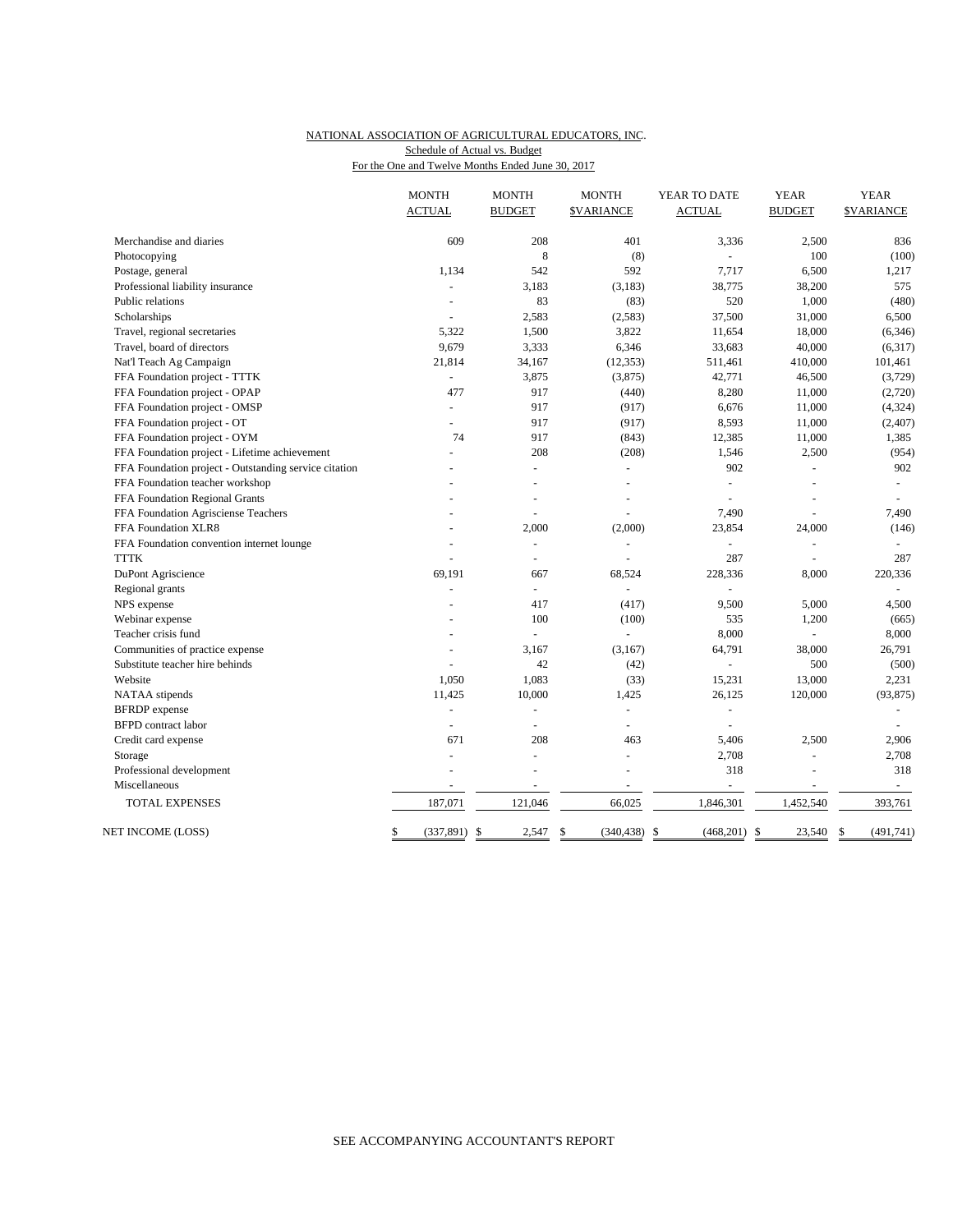#### NATIONAL ASSOCIATION OF AGRICULTURAL EDUCATORS, INC. Schedule of Convention Revenue and Expenses For the One and Twelve Months Ended June 30, 2017

|                                           | <b>MONTH</b><br><b>ACTUAL</b> | <b>MONTH</b><br><b>BUDGET</b> |     | <b>MONTH</b><br><b>SVARIANCE</b> | YEAR TO DATE<br><b>ACTUAL</b> |               | <b>YEAR</b><br><b>BUDGET</b> |    | <b>YEAR</b><br><b>SVARIANCE</b> |
|-------------------------------------------|-------------------------------|-------------------------------|-----|----------------------------------|-------------------------------|---------------|------------------------------|----|---------------------------------|
| <b>REVENUE</b>                            |                               |                               |     |                                  |                               |               |                              |    |                                 |
| Convention, registration                  | \$                            | \$<br>9,583                   | S   | $(9,583)$ \$                     | 127,206                       | <sup>\$</sup> | 115,000                      | \$ | 12,206                          |
| Convention, trade show                    |                               |                               |     |                                  | 1,800                         |               |                              |    | 1,800                           |
| Convention, sponsorships - FFA Foundation | 8,200                         | 4,583                         |     | 3,617                            | 29,028                        |               | 55,000                       |    | (25, 972)                       |
| Convention, host state social             |                               |                               |     |                                  |                               |               |                              |    |                                 |
| Convention, sponsorships                  |                               | 1,333                         |     | (1, 333)                         | 17,250                        |               | 16,000                       |    | 1,250                           |
| <b>TOTAL REVENUE</b>                      | 8,200                         | 15,499                        |     | (7, 299)                         | 175,284                       |               | 186,000                      |    | (10, 716)                       |
| <b>EXPENSES</b>                           |                               |                               |     |                                  |                               |               |                              |    |                                 |
| Convention, plaques and trophies          |                               | 242                           |     | (242)                            | 1.179                         |               | 2,900                        |    | (1, 721)                        |
| Convention, printing                      |                               |                               |     |                                  | 4,117                         |               |                              |    | 4,117                           |
| Convention, awards                        |                               |                               |     |                                  | 8,227                         |               | 7,000                        |    | 1,227                           |
| Convention, miscellaneous                 |                               |                               |     |                                  | 428                           |               |                              |    | 428                             |
| Convention, meal functions                |                               | 833                           |     | (833)                            | 1,043                         |               | 10,000                       |    | (8,957)                         |
| Convention, promotion and marketing       |                               | 208                           |     | (208)                            | 5,865                         |               | 2,500                        |    | 3,365                           |
| Convention, postage and shipping          |                               | 333                           |     | (333)                            | 7,519                         |               | 4,000                        |    | 3,519                           |
| Convention, equipment rental              | 268                           | 1,583                         |     | (1,315)                          | 4,963                         |               | 19,000                       |    | (14,037)                        |
| Convention, host state social             |                               |                               |     |                                  |                               |               |                              |    |                                 |
| Convention, committee expense             |                               | 379                           |     | (379)                            | 3,316                         |               | 4,550                        |    | (1,234)                         |
| Convention, sponsorships - FFA Foundation |                               | 4,583                         |     | (4,583)                          | 57,258                        |               | 55,000                       |    | 2,258                           |
| Convention, travel/board of directors     |                               | 1,333                         |     | (1, 333)                         | 16,037                        |               | 16,000                       |    | 37                              |
| Convention, staff travel                  |                               | 1,000                         |     | (1,000)                          | 9,088                         |               | 12,000                       |    | (2,912)                         |
| <b>TOTAL EXPENSES</b>                     | 268                           | 10.494                        |     | (10, 226)                        | 119,040                       |               | 132.950                      |    | (13,910)                        |
| <b>NET INCOME (LOSS)</b>                  | 7,932<br>S                    | 5,005<br>\$                   | \$. | 2,927                            | \$<br>56,244                  | \$            | 53,050                       | S  | 3,194                           |

SEE ACCOMPANYING ACCOUNTANT'S REPORT